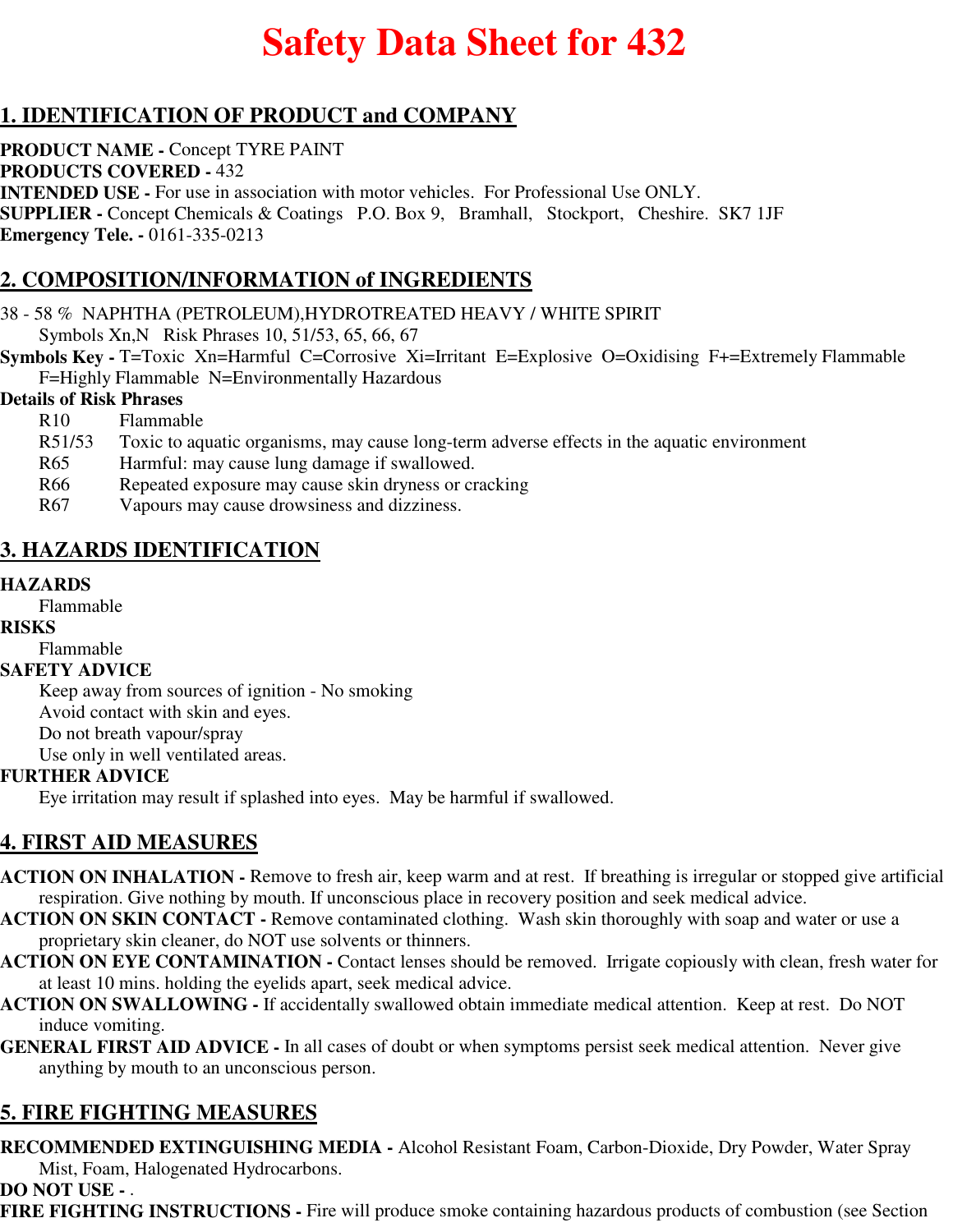10). Decomposition products may be a hazard to health. Appropriate self-contained breathing apparatus may be required. Cool closed containers exposed to fire with a water spray. Do not allow run off from fire fighting to enter drains or water courses.

# **6. ACCIDENTAL RELEASE MEASURES**

Exclude sources of ignition and ventilate the area. Exclude non-essential personnel. Avoid breathing vapours. Refer to protective measures listed in sect. 7&8. Contain and collect spillages with non-combustible absorbent materials e.g. sand, earth and place in suitable container for disposal in accordance with the waste regulations Clean preferably with a detergent, avoid use of solvents. Do not allow to enter drains or water courses. If it does the local water company should be contacted immediately, in case of contamination of streams rivers or lakes the National Rivers Authority

# **7. STORAGE AND HANDLING**

- **STORAGE PRECAUTIONS** If designated flammable is subject to the Highly Flammable Liquids & Liquefied Petroleum Gases Regulations. Up to 50lts may be kept in workroom fireproof cupboard or bin, otherwise in a separate room Observe the label precautions. Store between  $5 \& 25\phi$ C in a dry well ventilated place away from sources of heat, ignition and direct sunlight. No smoking. Prevent unauthorised access. Containers which are opened should be properly resealed and kept upright to prevent leakage. Store away from oxidising agents and strongly alkaline and acidic materials. The principles contained in the HSE's guidance note Storage of Packaged Dangerous Substances should be observed when storing this product.
- **HANDLING PRECAUTIONS** Vapours are heavier than air and may spread along floors. They may form explosive mixtures with air. Prevent creation of explosive or flammable mixtures and avoid vapour concs higher than the OEL Do not use in areas where potential sources of ignition exist. Electrical equipment should be protected to the appropriate standard. Use non sparking tools & exclude sources of heat, sparks & flames Avoid skin & eye contact. For personal protection see Sect.8. Good housekeeping and regular removal of waste materials will minimise risks. Tha Manual Handling Operations Regulations 1992 may apply to the handling of containers of this product. Refer to the published guide weight when carrying out assessments. The requirements of regulations made under the Health & Safety at Work etc. 1974 should be complied with.

# **8. EXPOSURE CONTROLS AND PERSONAL PROTECTION**

## **OCCUPATIONAL EXPOSURE LIMITS**

NAPHTHA (PETROLEUM),HYDROTREATED HEAVY / WHITE SPIRIT

Long Term: 100 ppm & 575 mgm/m3 Short Term: 125 ppm & 720 mgm/m3 Notation OES

#### **NOTES -** Sen =Respiratory Sensitizer

OES = Occupational Exposure Standard

MEL = Maximum Exposure Limit

OEL's are from EH40 except where marked SUP which are assigned by the supplier of the substance

- **ENGINEERING PRECAUTIONS** Provide adequate ventilation. Where reasonably practicable this should be achieved by the use of local exhaust ventilation and good general extraction. If extraction methods are insufficient to maintain concentrations of particulates and/or solvent vapours below relevant OEL's, suitable respiratory protective equipment should be worn.
- **GENERAL PRECAUTIONS** All personal protective equipment should conform to the Provision & Use of PPE Regulations 1992.
- **RESPIRATORY PROTECTION** If exposure to hazardous substances identified above cannot be controlled by provision of local exhaust ventilation & good general extraction, suitable respiratory protective equipment should be worn.
- **HAND PROTECTION Full physical protection is best. Seek relevant advice from glove manufacturers. Barrier cream may** be of help but should not be applied after exposure has occurred.
- **EYE PROTECTION -** Eye protection designed to protect against liquid splashes should be worn.
- **SKIN PROTECTION -** Cotton or cotton/synthetic overalls or coveralls are normally suitable. Grossly contaminated clothing should be removed and the skin washed with soap & water or a proprietary skin cleaner.

# **9. PHYSICAL AND CHEMICAL PROPERTIES**

#### **Physical State -** Liquid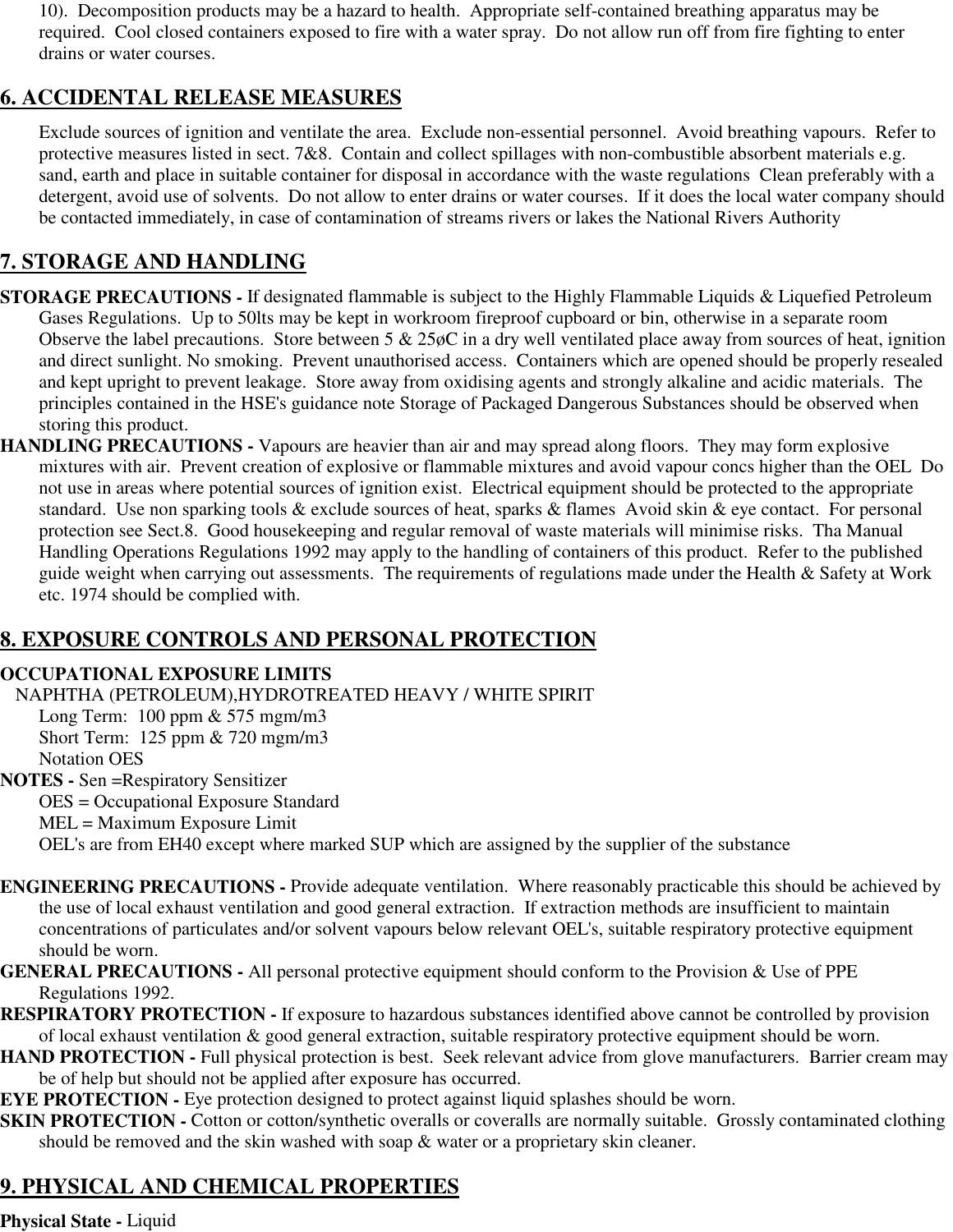# **10. STABILITY AND REACTIVITY**

Stable under the recommended storage & handling conditions (see Sect.7). In a fire, hazardous decomposition products such as smoke, carbon monoxide, carbon dioxide, and oxides of nitrogen may be produced. Keep away from oxidising agents and strongly alkaline and acid materials to prevent the possibility of an exothermic reaction.

## **11. TOXICOLOGICAL INFORMATION**

There is no data available on the product itself. Exposure to organic solvent vapours may result in adverse health effects such as irritation of the mucous membrane and respiratory system and adverse effects on the renal and central nervous systems. Symptons include headaches, dizziness, fatigue, muscular weakness, drowsiness and in extreme cases unconsciousness. Splashes in the eyes may cause irritation and reversible local damage. Repeated or prolonged contact with the product may lead to removal of natural fats from the skin resulting in non-allergic contact dermatitis and absorption through the skin. Inhalation of vomit may cause Aspiration Pneumonitis resulting in coughing, difficult breathing, wheezing, coughing up of blood and pneumonia, which can be fatal.

# **12. ECOLOGICAL INFORMATION**

There is no data available on the product itself. The product should not be allowed to enter drains or water courses or be deposited where it can affect ground or surface waters. The Air Pollution Control requirements of regulations made under the Environmental Protection Act may apply to the use of this product.

## **13. DISPOSAL CONSIDERATIONS**

Do not allow into drains or water courses or dispose of where ground or surface waters may be affected. Wastes, including emptied containers, are controlled wastes and should be disposed of in accordance with regulations made under the Control of Pollution (1974) & Environmental Protection (1990) Acts. Using the information in this data sheet, advice should be obtained from the Waste Regulation Authority whether the Special Waste Regulations 1980 apply.

# **14. TRANSPORT INFORMATION**

**UN No -** 1263 **Packing Group -** III **Class -** 3.3 **Designation -** FLAMMABLE LIQUID For Transport Information other than UK Road or Rail please contact your supplier.

# **REGULATORY INFORMATION**

**CLASSIFICATION** Flammable **CONTAINS RISKS PHRASES** Flammable **SAFETY PHRASES** Keep away from sources of ignition - No smoking Avoid contact with skin and eyes. Do not breath vapour/spray Use only in well ventilated areas.

## **16. OTHER INFORMATION**

**Date of Origination -** 27/02/96 **Date of Last Revision -** 27/02/96